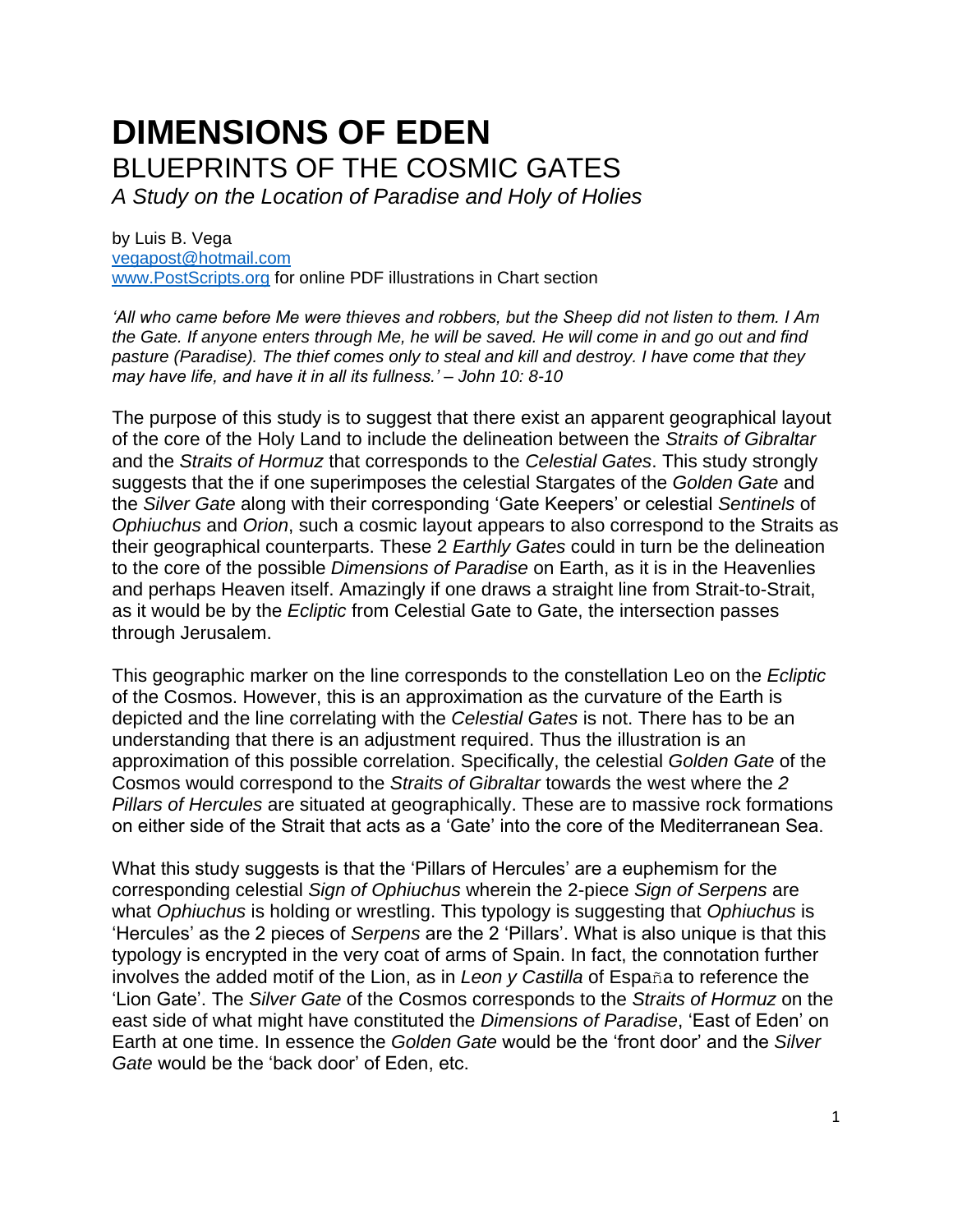#### **The Tabernacle Template**

What is very interesting to note also is that in the Cosmos, the 2 *Celestial Gates* are not precisely intersecting the *Ecliptic*. The *Silver Gate* does intersect the *Ecliptic*, however the *Golden Gate* does not and is situated a bit to the north. This particular construct is even reflected geographically on Earth. The line corresponding to the *Ecliptic* superimposed will have the *Silver Gate* that corresponds to the *Straits of Hormuz* on the *Ecliptic* but the *Golden Gate,* corresponding to the *Straits of Gibraltar* is also a bit north of the line. What is also unique about this *Silver Gate* correspondence is that its 'Gate Keeper' is *Orion*. In this Earthly rendition of the cosmic corresponding signature suggests a correspondence to the *Burg Khalifa* tower. This tower of mankind is currently the tallest in the world and is suggested to be corresponding to the 'Arrow of Orion'. Also the cosmology suggests some geographical correlations as with Ophiuchus to Europe, The Big Dipper (Bear) with Russia directly north of Israel. Then there is Hydra, the Serpent that depicts the Serpent God, Allah which in calligraphic is written as a serpent in a tree motif. Virgo thus corresponds the expanse of the Mediterranean Sea which Mari or Mary as in the Virgo Mary is derived from.

What this study also seeks to bring out is that if one also applies the *phi ratio* in approximation to the 2 respective *Straits of Gibraltar* and *Straits of Hormuz*, the fulcrum centers on Jerusalem. As it is an approximation, a further investigation would hypothesize that within the Old City of Jerusalem, the *phi ratio* spiral would perhaps center on the *Temple Mount* and the very *Holy of Holies* that this study suggests corresponds to the *Dome of the Tablets*. Another very intriguing observation about this geographic layout on Earth that mirrors the *Cosmic Gates* in the Heavenlies is that the entire expanse from the *Straits of Gibraltar* to the *Straits of Hormuz* approximates the equal dimensions of 2 perfect squares, geometrically and geographically. This means that 2 squares can be placed side by side and it appears to match the length between each Strait or 'Gate'. Moreover, this unique correlation of the size of the squares correlates to the exact dimension of the *New Jerusalem* borders as described in the last book of the Bible, Revelation.

This 2-squre layout is reminiscent of the *Tabernacle of Moses* in how the geometric layout on Earth was construed also of 2 equal squares and it was a facsimile of the true one in Heaven. Within the center points of each square was the *Altar of Burnt Offering* outside the *Tent of Meeting* and the *Ark of the Covenant* within the *Tent of Meeting*. This *Tabernacle of Moses* blueprint is suggested to also mirror that between the *Celestial Gates* as well. If one approximates the proportion from the *Golden Gate* to the *Silver Gate*, some amazing correspondences emerge. For example, the center line that divides the 2 equal squares corresponds to the delineation line between *Leo* and *Virgo* that begins and ends the *Mazzaroth* or Zodiac. As *Ophiuchus* and the *Golden Gate* corresponds to the entrance to the *Heavenly Tabernacle*, the *Altar of Burnt Offerings* corresponds to the constellation of *Libra*. The ancient renderings had *Libra* as an Altar.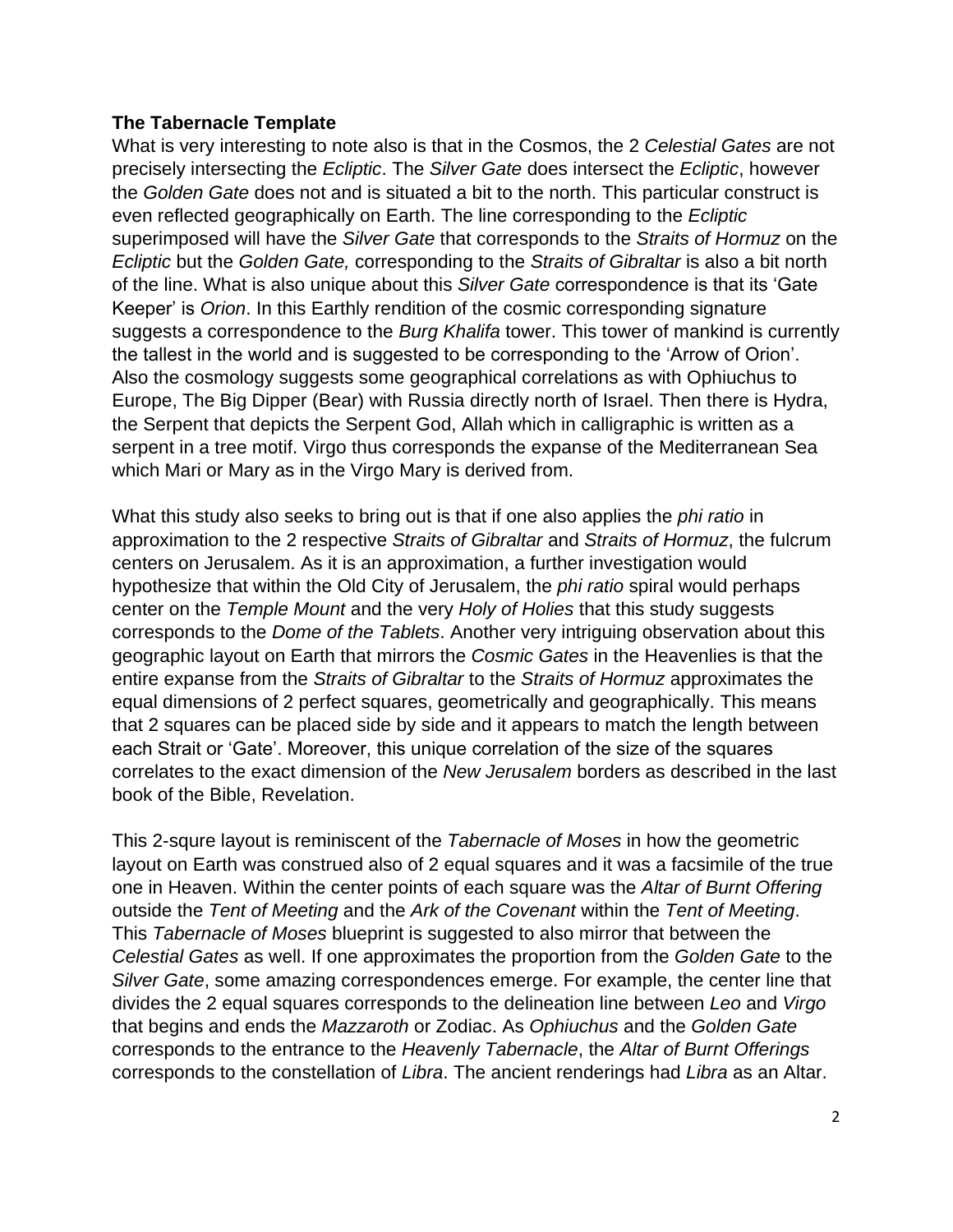Then there is the constellation of *Virgo* that represents the *Laver of Washing* and how in the Bible, it states that Christ is washing the *Bride of Christ* with the 'washing of the water with the Word.' The subsequent Tabernacle furnishing of the *Menorah* and the *Table of Bread* corresponds to the constellation of *Leo*. This is the *Royal Sign* and *Royal Star* that is ascribed to the *King of the Universe*, Jesus as He is the *Light of the World* and the *Bread of Life*. Lastly there is the *Ark of the Covenant* within the *Holy of Holies*. This portion of the cosmos would thus correspond to the constellation of *Cancer*. Interestingly this is where the 'Bee Hive' or the Assembly of the Congregation is situated at. This speaks of the place of YHVH's Throne and Presence wherein, it is as a *Pavilion* or a place of covering and protection where the *Bride of Christ* will one day be called to co-rule with Jesus Christ. It is also reminiscent of the typologies as found in Revelation of how the *24 Elders* representing the Assembly of the Congregation is called and is seated about the Throne Rome of the Creator YHVH and the *Lamb of GOD*, Jesus Christ.

Thus this study further suggests that the entire expanse from Strait-to-Strait on Earth mirrors the 'Celestial' Tabernacle of YHVH that appears to thus also encompass the celestial expanse of Stars from the *Gate of GOD* and the *Gate of Man*, which are the *Golden Gate* and the *Silver Gate* respectfully. What is interesting to note is that the pattern of the *Tabernacle of Moses* does appear to correlate to some approximate geographical markers on Earth. For example, the entrance to the *Tabernacle of Moses* would be the *Straits of Gibraltar*. This entire Earthly layout is reversed from the actual configuration of the *Tent of Meetings* wherein the entrance was facing east and the subsequent Temples on the *Temple Mount* in Jerusalem had the *Golden Gate* entrance. Then the *Altar of Burt Offerings* appears to correspond to the area of the *Island of Malta*. Next, the *Laver of Washing* would correspond approximately to the *Island of Crete*. The next series of Tabernacle furnishings are most telling.

The *Golden Lampstand* or Menorah and the *Table of Bread* corresponds to where Israel and in particular Jerusalem are situated geographically and in approximate *phi ratio* to the Gates in the Heavenlies and the Straits on Earth. The city of Jerusalem corresponds to the place where YHVH established His Name forever and the Temples stood and will. Even the national coat of arms of Israel and Jerusalem are of the Menorah and the Lion as in the celestial *Sign of Leo* for the City of the King, the Messiah. Jesus in His 1st coming taught that He is the *Light of the World* and the true *Bread of Life*. Moreover, this study will show that the cosmic correlation of the *Celestial Gates* also has an approximate *phi ratio* correlation that matches a particular Earthly geographic marker, that of Jerusalem as the *Lion of Judah*, or the constellation of *Leo* in its celestial correspondence; this is truly amazing. Concerning the typology of the *Tabernacle of Moses* further, the next corresponding place concerns the *Ark of the Covenant* in the *Holy of Holies.*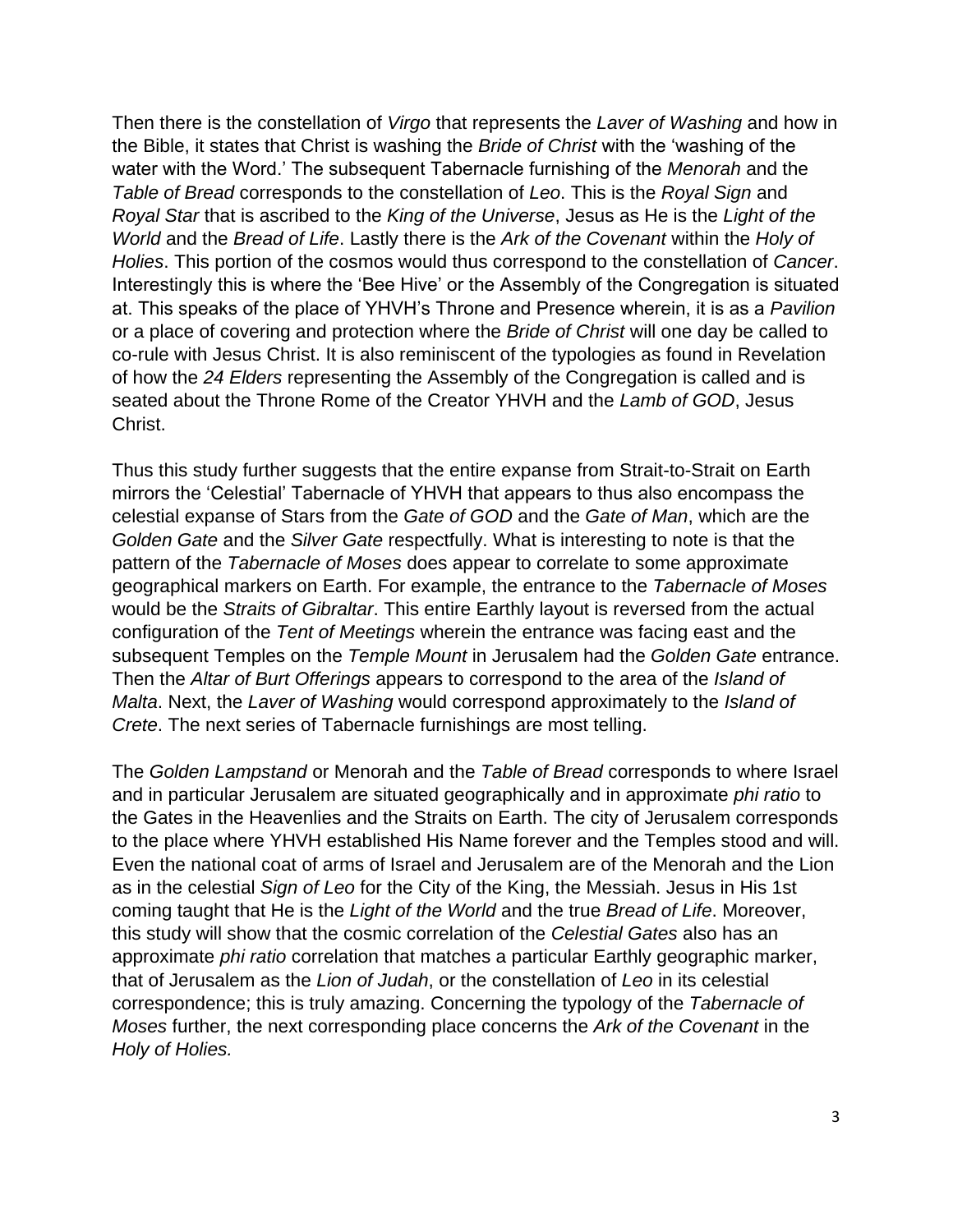## **The City of the King**

It is suggested by this study that the approximate position actually corresponds to where the center of the *Garden of Eden* could have been geographically situated on Earth. This region is presently in the most desolate land in-between Iraq and Arabia. In terms of its celestial correspondence, the actual *phi ratio* fulcrum centers on the area of constellation of *Cancer*. More precisely, the area is known as the *Bee Hive* or the 'Place of the Congregation' as deciphered by the research of E.W. Bullinger. E.W. Bullinger was the pioneer in the research of the cosmos prophetic correspondence and their true meaning as it related the celestial tapestry of YHVH's *Plan of Redemption* for Humanity. It is the 'Silent Witness' and *Testimony* of Christ's redeeming work on the *Cross of Calvary* that is also portrayed celestially.

For example, if one reverses the delineation of the *Ecliptic* line and centers the constellation software model to flat-line the *Galactic Equator* as was the *Ecliptic*, then a most amazing and prophetic storyline also emerges. In this rendition of the expanse inbetween the *Golden Gate* and the *Silver Gate* in the Cosmos, the 2 prominent *Sentinels* of *Ophiuchus* and *Orion* are still the respective 'Keepers of the Gates'. However, if one reverses the *phi ratio* proportions in the opposite direction as it was with *Leo* on the *Ecliptic*, the fulcrum centers on the Cross of Centaur. More precisely the edge would correlate to the Star *Rigil Kent*. The outer edge of the *phi ratio* fulcrum would correspond to the area that depicts the *Southern Cross* with its major Stars of *Gacrux, Mimosa,* and *Acrux*.

Such a depiction is just another facet of how the Heavens declare the Glory of YHVH and how it foreshadowed the *Cross of Calvary.* What this study also seeks to investigate and correlate is the notion that the *Celestial Gate-to-Gate theory* is a divine pattern. If it is a divine facsimile from Heaven itself, can it be replicated to the *Temple Mount* to possible ascertain the true location of the 3rd Temple? The *Celestial Gate theory* is plausible by the mere physical correlations to the Straits that approximately matches the *Earthly Gates* on Earth. This divine template is thus also seen in the *Earthly Jerusalem* as the *phi ratio* even converges on the City of the King.

As it has been noted, the Heavenly and Earthly *phi ratio* converges on the constellation of Leo and Jerusalem as in the *Lion of the Tribe of Judah,* etc. Thus if the *Heavenly Gate* template is superimposed from a top view of the core of the Old City of Jerusalem, the pattern likewise suggests that the same pattern applies. There is one aspect that is reversed pertaining to the *Celestial Gates theory*. The *Golden Gate* in Jerusalem corresponds to the positon that the *Silver Gate* would be. However, this *Gate Template theory* can be also seen as a mirror of itself and a direct complement to each Gate. Thus the *Orion* correlation would match as other studies suggest that the *Earthly Jerusalem* is patterned also to that of the *Heavenly Jerusalem* with its Gates and the constellation of Orion in particular, etc. See the study entitled *The Gates of Orion*.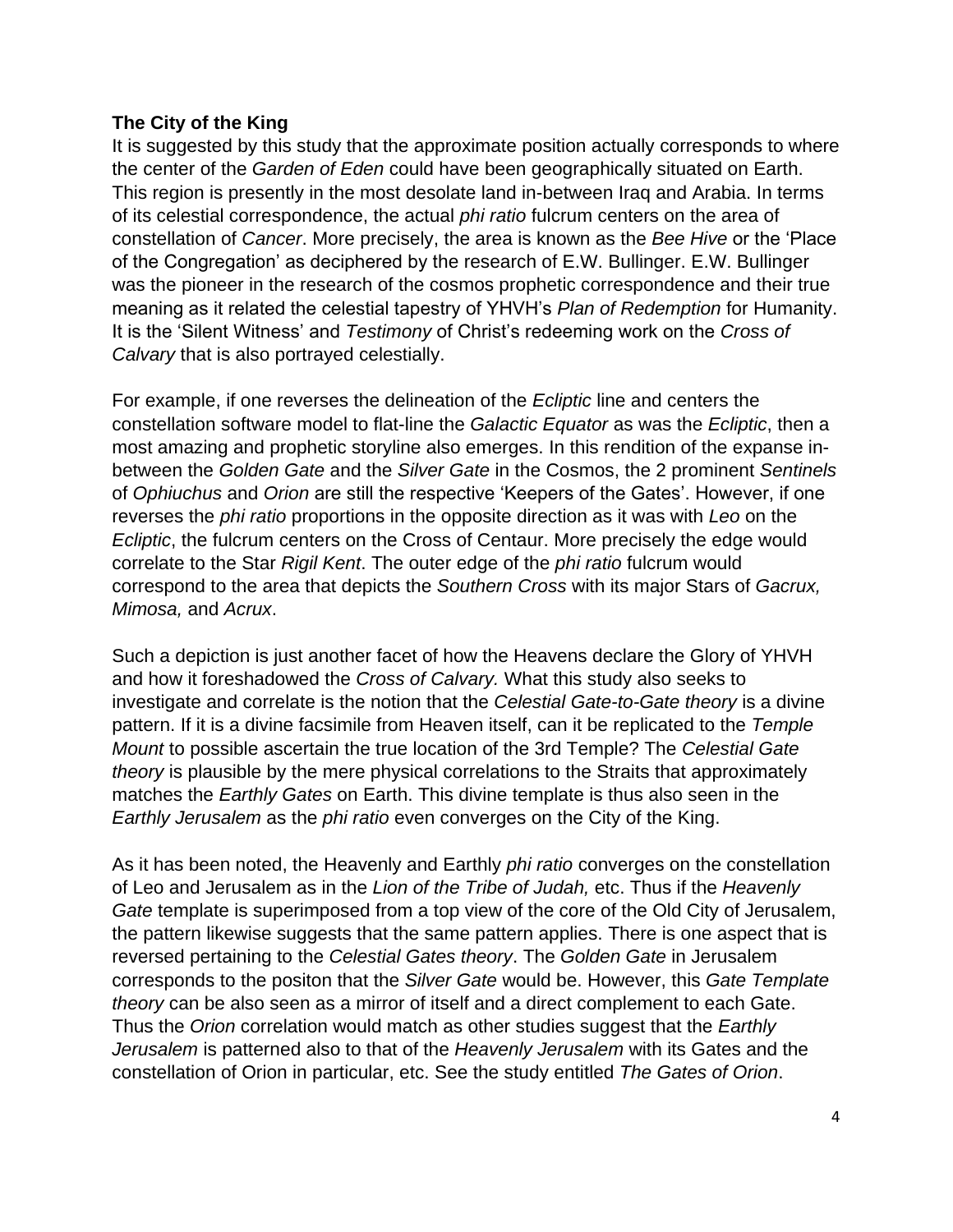However, the *Golden Gate* correspondence that is associated with *Ophiuchus* cosmologically is at the opposite end of the Old City of Jerusalem on Earth and appears to correspond to the *Citadel of David*. It would make senses as it is a stronghold and *Ophiuchus'* disposition is that of a strongman striving. This typology can be even extrapolated prophetically as even the Earthly People of YVHH. Such a People have been in a constant struggle for dominion over the very city and *Birthright* to the land. Amazingly, the eastern-most edge of the *Tower of David* citadel is at an approximate 13-degree angle to the *Dome of the Tablets* situated on the *Temple* Mount. It is also approximately 666 meters or .33 nautical miles away.

This distance and corresponds is based on the termination point of the *phi ratio* spiral that is depicted for illustrative purposes only. The actual positioning of the *Golden Gate* and that of *Ophiuchus* is to the north of the imaginary *Ecliptic* line that is superimposed upon the Old City of Jerusalem as it is for the expanse between the Straits on Earth and the Cosmic Gates of the Heavenlies. The most astonishing aspect of this possible *Celestial Gate-to-Gate template* pertaining to Jerusalem is where the *phi ratio* fulcrum is situated at. This study thus suggests that based on this geographical template, the approximate correlation centers on the *Dome of the Tablets*.

## **The Celestial Procession**

This is where many suggest the true place of the *Holy of Holies* was, is and will be. Even the very name is suggestive of the Dome, that of the 'Tablet's that connotes the 2 Tablets of the *10 Commandments* Moses made. These were the 2nd edition and Moses placed them in the *Ark of the Covenant*. Also, celestially as in the topography of the entire *Holy Land* from Strait-to-Strait, the *Dome of the Tablets* corresponds to the constellation of *Cancer* and thus the Temple and the *Holy of Holies.* Prophetically, this is the 'Chamber' where the *Congregation* is to be gathered-in during the 'Time of the Indignation' and coming *Hour of Trail* upon the world, Israel and Lucifer. This time will prophetically correlate to the 7-year Tribulation period that will encompass the *Time of Jacob's Trouble.* 

*'Your dead will live; their corpses will rise. You who lie in the dust, awake and shout for joy, for your dew is as the dew of the dawn, And the earth will give birth to the departed spirits. Come, my People, enter into your chambers and close your doors behind you; Hide for a little while until indignation runs its course. For behold, the LORD is about to come out from His place to punish the inhabitants of the Earth for their iniquity; And the Earth will reveal her bloodshed and will no longer cover her slain.' –Isaiah 26:19-21*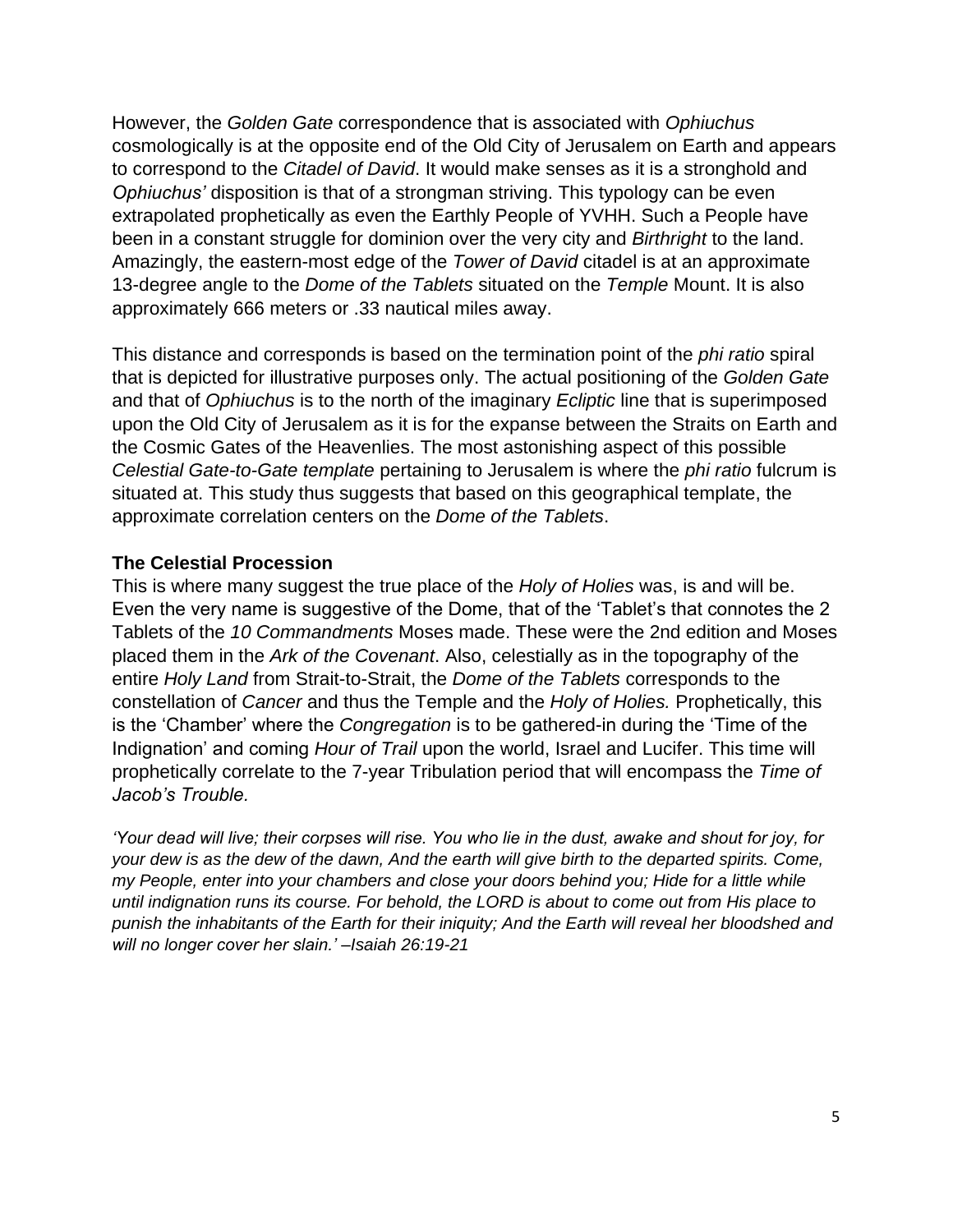Another observation of this cosmic depiction of the expanse in-between the Gates of the Heavenlies, the Gates or Straits on Earth and the Gates of Jerusalem is that perhaps such are also mirroring what is in actually the reality within Heaven wherein YHVH dwells. This study thus suggests that perhaps to some extent and in some mysterious and awesome way, the *Dimensions of Paradise* were also construed geometrically in how the Earth had, has and will have physical landmarks reflecting this most amazing correlation concerning their 'Portals'. For example, if one reverses the delineation of the *Ecliptic* line and centers the constellation software model to flat-line the *Galactic Equator* as was the *Ecliptic*, then a most amazing and prophetic storyline also emerges.

It is just another facet of how the Heavens declare the Glory of YHVH and the sequencing and execution of the *Plan of Redemption*. What this particular depiction shows is the 'Procession of the Conquering Joshua'. This 'Conquering Joshua' correlates to *Orion* in how he is leading the procession to confront and battle *Taurus* the Bull that according to E.W. Bullinger *Taurus* represent the 'Fierce Judge' and the coming *Beast* that has captured the *7 Maidens* of the Pleiades. It is *Taurus* with *Aldebaran* that depicts the singular 'All Seeing Eye' of Lucifer that captivated and captured Eve with the 'Lust of the Eyes' as the type of the Pleiades ever since the *Garden of Eden*.

This *Procession of the Victor* starts with *Ophiuchus*, as the type of Jesus Christ, the Messiah that as a human wrestled-down the *Serpent Dragon* of Old, Lucifer that seeks to usurp the *Crown of Dominion,* not only on Earth but in Heaven. This typology of *Ophiuchus* is that of Hercules with the 2 pillars as 'Snakes' that is the *Gate Keeper* to the *Portal of Paradise* of YHVH in Heaven. Jesus is that 'Gate' to Heaven itself. Jesus is as the 'Strongman' and the 'Seed of Eve' that was promised to crush the head of Lucifer. This occurred at the *Cross of Calvary*. As Jesus like *Lupus* that is being pierced by *Centaur* is signifying by what type of death the *Seed* or Messiah would have to die by, a crucifixion.

This death is depicted by the stinger of the constellation of *Scorpio* that stung as it were the 'Achilles Heel' of Jesus Christ. However, through Death but unbeknownst to Lucifer and his minions, Jesus used this very same means to defeat Death by Death on the *Cross of Calvary*. This *Cross of Calvary* is typified by the constellation of Libra as it was an Altar in the ancient *Mazzaroth* rendering of the 12 Signs of the Zodiac. It was at this place and time that thereafter based on the *Sign of Jonah*, Jesus as the *2nd Adam* resurrected on the 3rd Day. Jesus recovered the lost dominion on Earth due to Adam and Eve's sin. Thereafter and throughout the *Church Age*, the work of Christ through GOD the Holy Spirits has been to redeem as many in each generation and to safely transport them as if on the *Ark of Noah* that the constellation *Argo* represents, the *'Safe passage of the Pilgrims'* according to E.W. Bullinger.